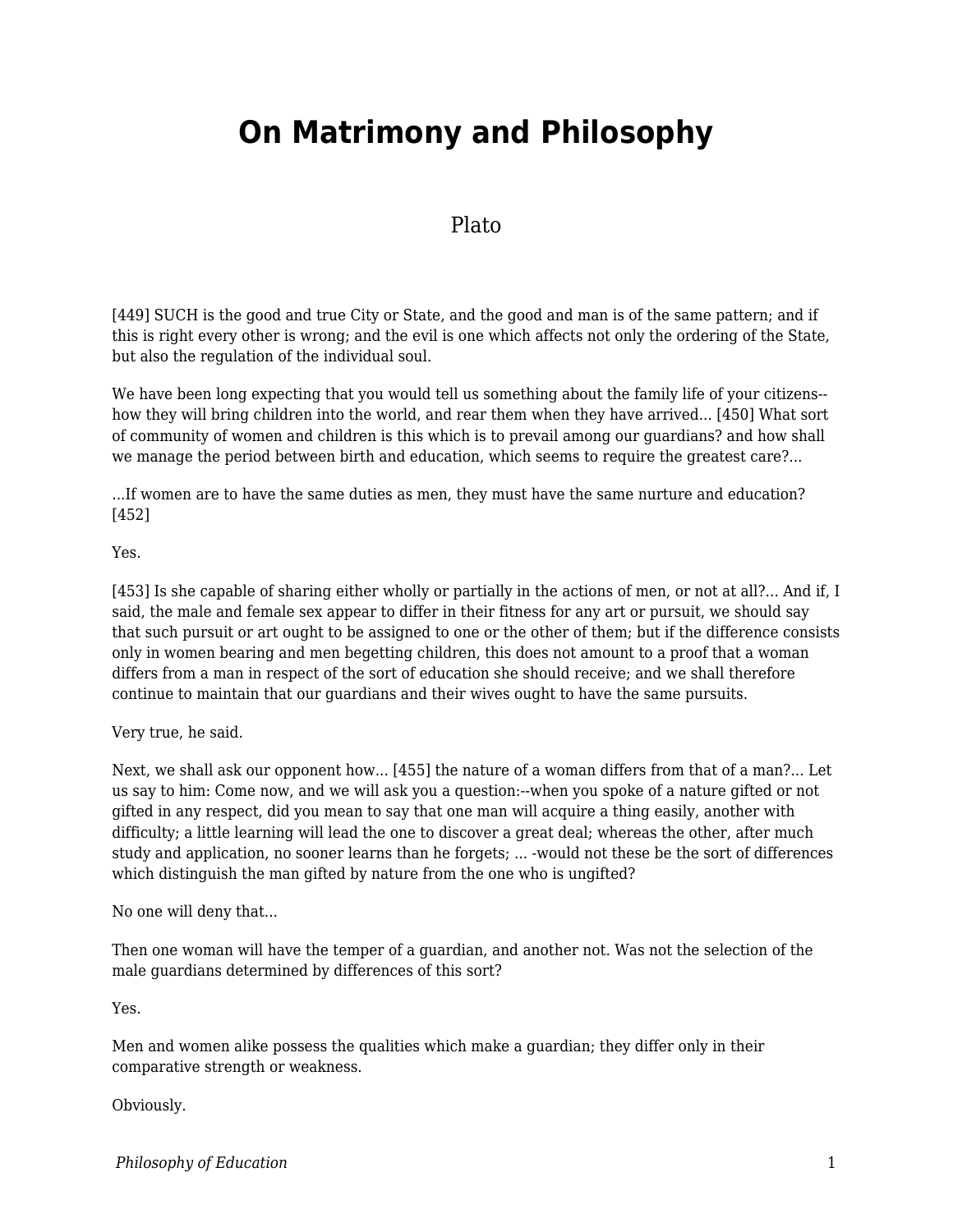And those women who have such qualities are to be selected as the companions and colleagues of men who have similar qualities and whom they resemble in capacity and in character?

Very true.

And ought not the same natures to have the same pursuits?

They ought....

Would you say that all men are equal in excellence, or is one man better than another?

The latter.

And can there be anything better for the interests of the State than that the men and women of a State should be as good as possible?

There can be nothing better. [457]...

Then let the wives of our guardians strip, for their virtue will be their robe, and let them share in the toils of war and the defence of their country; only in the distribution of labours the lighter are to be assigned to the women, who are the weaker natures, but in other respects their duties are to be the same...

...'The wives of our guardians are to be common, and their children are to be common, and no parent is to know his own child, nor any child his parent.'...[458] ...they must live in common houses and meet at common meals, None of them will have anything specially his or her own; they will be together, and will be brought up together, and will associate at gymnastic exercises...in a city of the blessed, licentiousness is an unholy thing which the rulers will forbid.

Yes, he said, and it ought not to be permitted...[459]

...I see in your house dogs for hunting, and of the nobler sort of birds not a few. Now, I beseech you, do tell me, have you ever attended to their pairing and breeding? ...do you breed from them all indifferently, or do you take care to breed from the best only?

From the best...

Good heavens! my dear friend, I said, what consummate skill will our rulers need if the same principle holds of the human species! ...our rulers will find a considerable dose of falsehood and deceit necessary for the good of their subjects: we were saying that the use of all these things regarded as medicines might be of advantage.

And we were very right.

Why, I said, the principle has been already laid down that the best of either sex should be united with the best as often, and the inferior with the inferior, as seldom as possible; and that they should rear the offspring of the one sort of union, but not of the other, if the flock is to be maintained in first-rate condition. Now these goings on must be a secret which the rulers only know, or there will be a further danger of our herd, as the guardians may be termed, breaking out into rebellion.

Very true.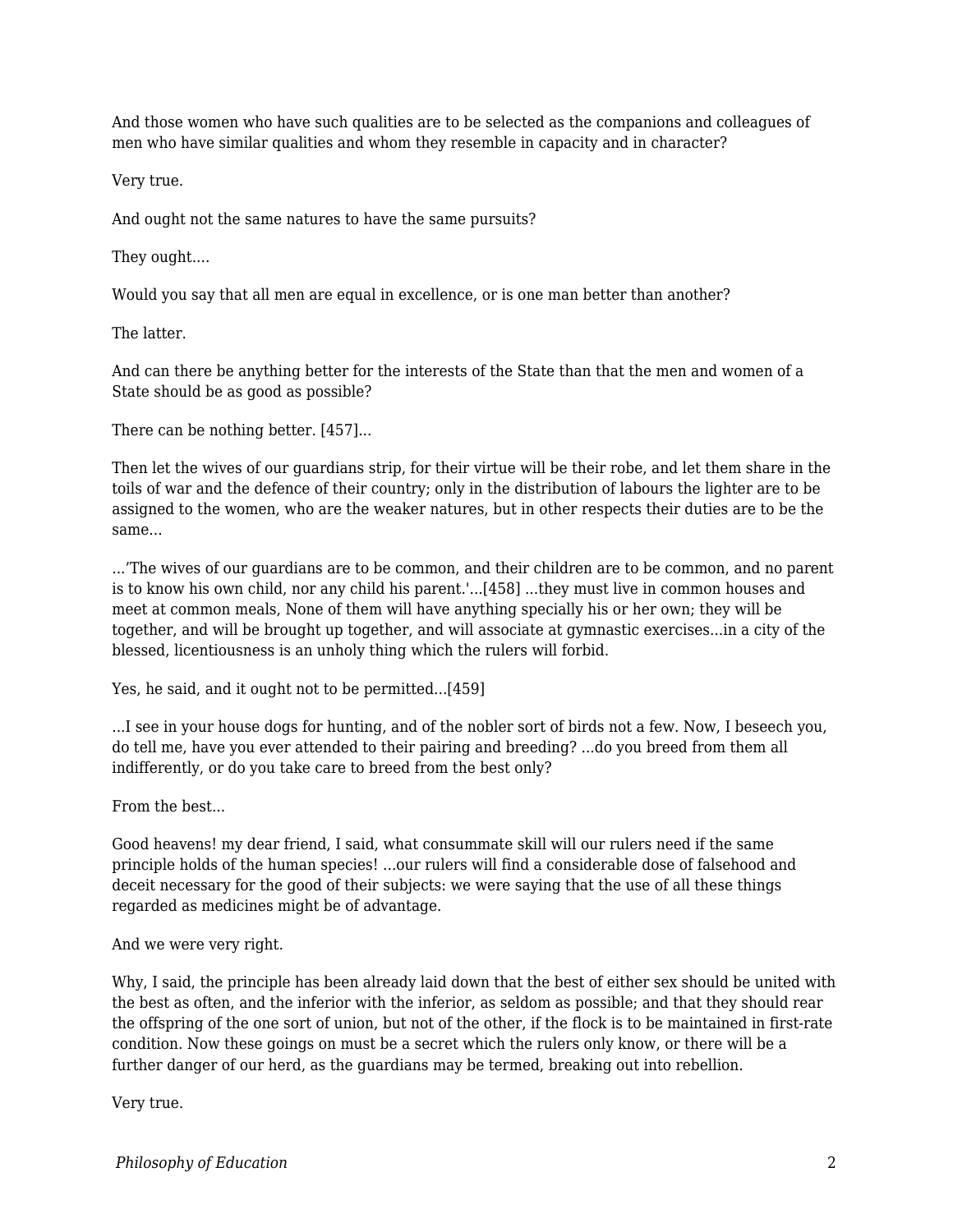Had we not better appoint certain festivals at which we will bring together the brides and bridegrooms, [460] ...to preserve the average of population?...

Certainly, he replied.

We shall have to invent some ingenious kind of lots which the less worthy may draw on each occasion of our bringing them together, and then they will accuse their own ill-luck and not the rulers.

To be sure, he said...

The proper officers will take the offspring of the good parents to the pen or fold, and there they will deposit them with certain nurses who dwell in a separate quarter; but the offspring of the inferior, or of the better when they chance to be deformed, will be put away in some mysterious, unknown place, as they should be.

Yes, he said, that must be done if the breed of the guardians is to be kept pure.

They will provide for their nurture, and will bring the mothers to the fold when they are full of milk, taking the greatest possible care that no mother recognizes her own child... [462] ...the bridegroom who was then married will call the male children who are born in the seventh and ten month afterwards his sons, and the female children his daughters, and they will call him father, and he will call their children his grandchildren, and they will call the elder generation grandfathers and grandmothers. All who were begotten at the time when their fathers and mothers came together will be called their brothers and sisters, and these, as I was saying, will be forbidden to intermarry...

...Is not that the best-ordered State in which the greatest number of persons apply the terms `mine' and `not mine' in the same way to the same thing?

Quite true... [464]

...Then the community of wives and children among our citizens is clearly the source of the greatest good to the State?

Certainly.

And this agrees with the other principle which we were affirming,--that the guardians were not to have houses or lands or any other property; their pay was to be their food, which they were to receive from the other citizens, and they were to have no private expenses; for we intended them to preserve their true character of guardians.

Right, he replied.

Both the community of property and the community of families, as I am saying, tend to make them more truly guardians; they will not tear the city in pieces by differing about `mine' and `not mine;' each man dragging any acquisition which he has made into a separate house of his own, where he has a separate wife and children and private pleasures and pains; but all will be affected as far as may be

by the same pleasures and pains because they are all of one opinion about what is near and dear to them, and therefore they all tend towards a common end.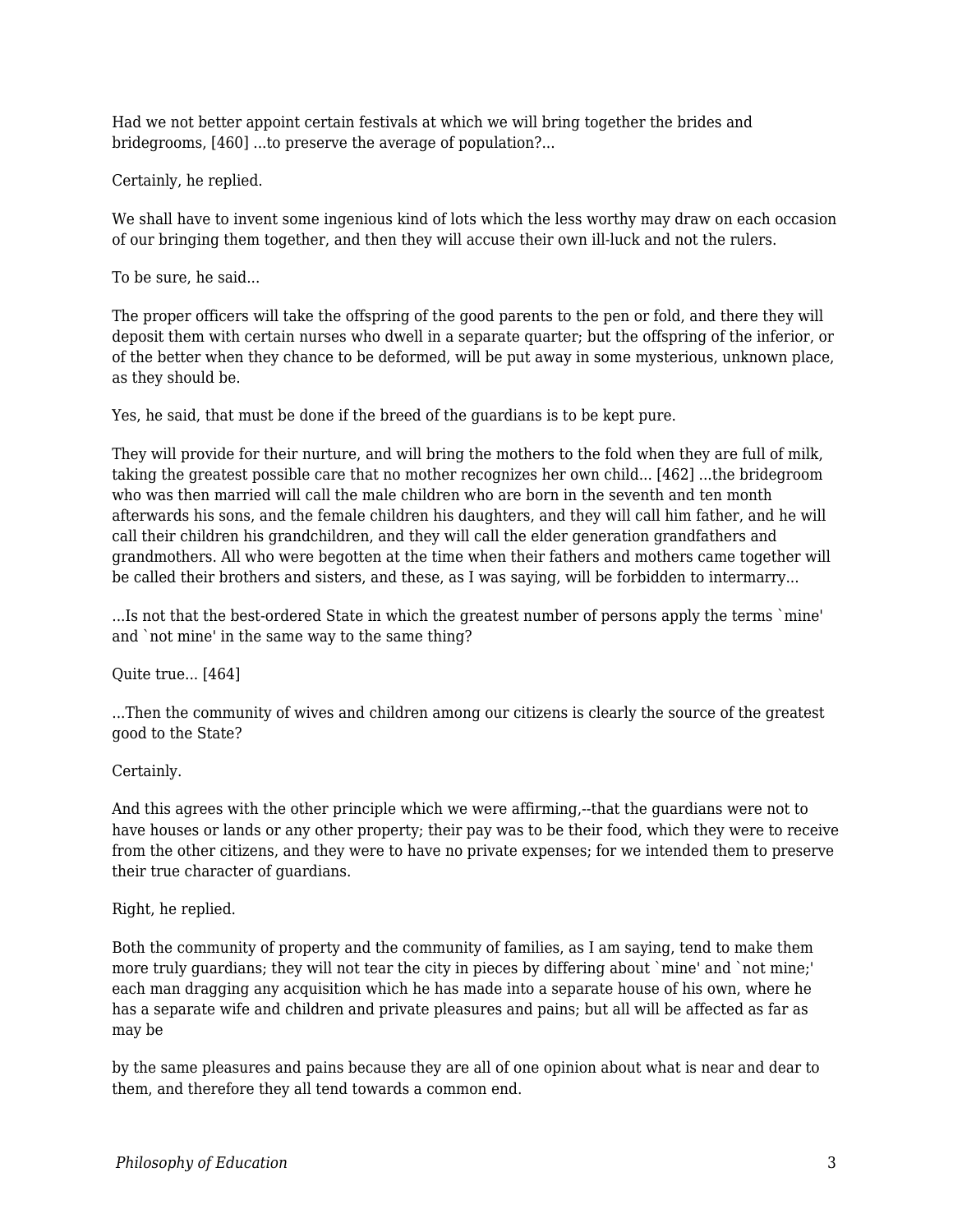Certainly, he replied.

And as they have nothing but their persons which they can call their own, suits and complaints will have no existence among them; they will be delivered from all those quarrels of which money or children or relations are the occasion.

Of course they will... [466]

You agree then, I said, that men and women are to have a common way of life such as we have described--common education, common children; and they are to watch over the citizens in common whether abiding in the city or going out to war; they are to keep watch together, and to hunt together like dogs; and always and in all things, as far as they are able, women are to share with the men? And in so doing they will do what is best, and will not violate, but preserve the natural relation of the sexes.

I agree with you, he replied... [468]

...I should be inclined to propose that the soldier who leaves his rank or throws away his arms, or is guilty of any other act of cowardice, should be degraded into the rank of a husbandman or artisan. What do you think?

By all means, I should say...

But the hero who has distinguished himself, what shall be done to him? In the first place, he shall receive honour in the army from his youthful comrades; every one of them in succession shall crown him. What do you say?

I approve...

...the brave man is to have more wives than others has been already determined: and he is to have first choices in such matters more than others, in order that he may have as many children as possible?

### Agreed.

But still I must say, Socrates, that if you are allowed to go on in this way you will entirely forget the other question which at the commencement of this discussion you thrust aside:-- Is such an order of things possible, and how, if at all? ...[472]

We are enquiring into the nature of absolute justice and into the character of the perfectly just, and into injustice and the perfectly unjust, that we might have an ideal. We were to look at these in order that we might judge of our own happiness and unhappiness according to the standard which they exhibited and the degree in which we resembled them, but not with any view of showing that they could exist in fact.

True, he said.

Would a painter be any the worse because, after having delineated with consummate art an ideal of a perfectly beautiful man, he was unable to show that any such man could ever have existed?

He would be none the worse.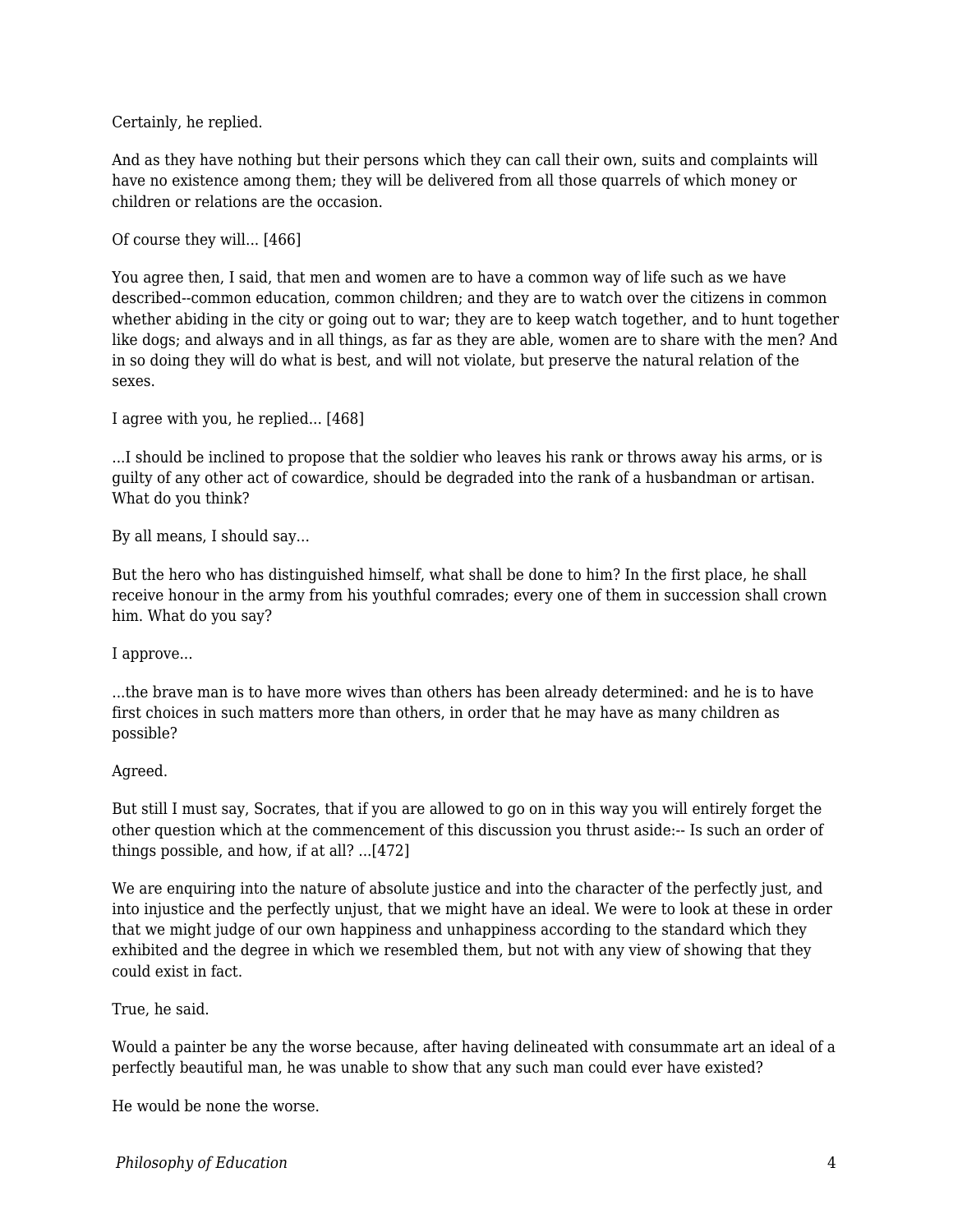Well, and were we not creating an ideal of a perfect State?

To be sure.

And is our theory a worse theory because we are unable to prove the possibility of a city being ordered in the manner described?

Surely not, he replied.

That is the truth, I said. But if, at your request, I am to try and show how and under what conditions the possibility is highest, I must ask you, having this in view, to repeat your former admissions.

What admissions?

[473] I want to know whether ideals are ever fully realised in language? Does not the word express more than the fact, and must not the actual, whatever a man may think, always, in the nature of things, fall short of the truth? What do you say?

I agree.

Then you must not insist on my proving that the actual State will in every respect coincide with the ideal: if we are only able to discover how a city may be governed nearly as we proposed, you will admit that we have discovered the possibility which you demand; and will be contented. I am sure that I should be contented--will not you?

Yes, I will.

Let me next endeavour to show what is that fault in States which is the cause of their present maladministration, and what is the least change which will enable a State to pass into the truer form; and let the change, if possible, be of one thing only, or if not, of two; at any rate, let the changes be as few and slight as possible.

Certainly, he replied.

I think, I said, that there might be a reform of the State if only one change were made, which is not a slight or easy though still a possible one.

What is it? he said.

Now then, I said, I go to meet that which I liken to the greatest of the waves; yet shall the word be spoken, even though the wave break and drown me in laughter and dishonour; and do you mark my words.

#### Proceed.

I said: Until philosophers are kings, or the kings and princes of this world have the spirit and power of philosophy, and political greatness and wisdom meet in one, and those commoner natures who pursue either to the exclusion of the other are compelled to stand aside, cities will never have rest from their evils,--nor the human race, as I believe,--and then only will this our State have a possibility of life and behold the light of day. Such was the thought, my dear Glaucon, which I would fain have uttered if it had not seemed too extravagant; for to be convinced that in no other State can there be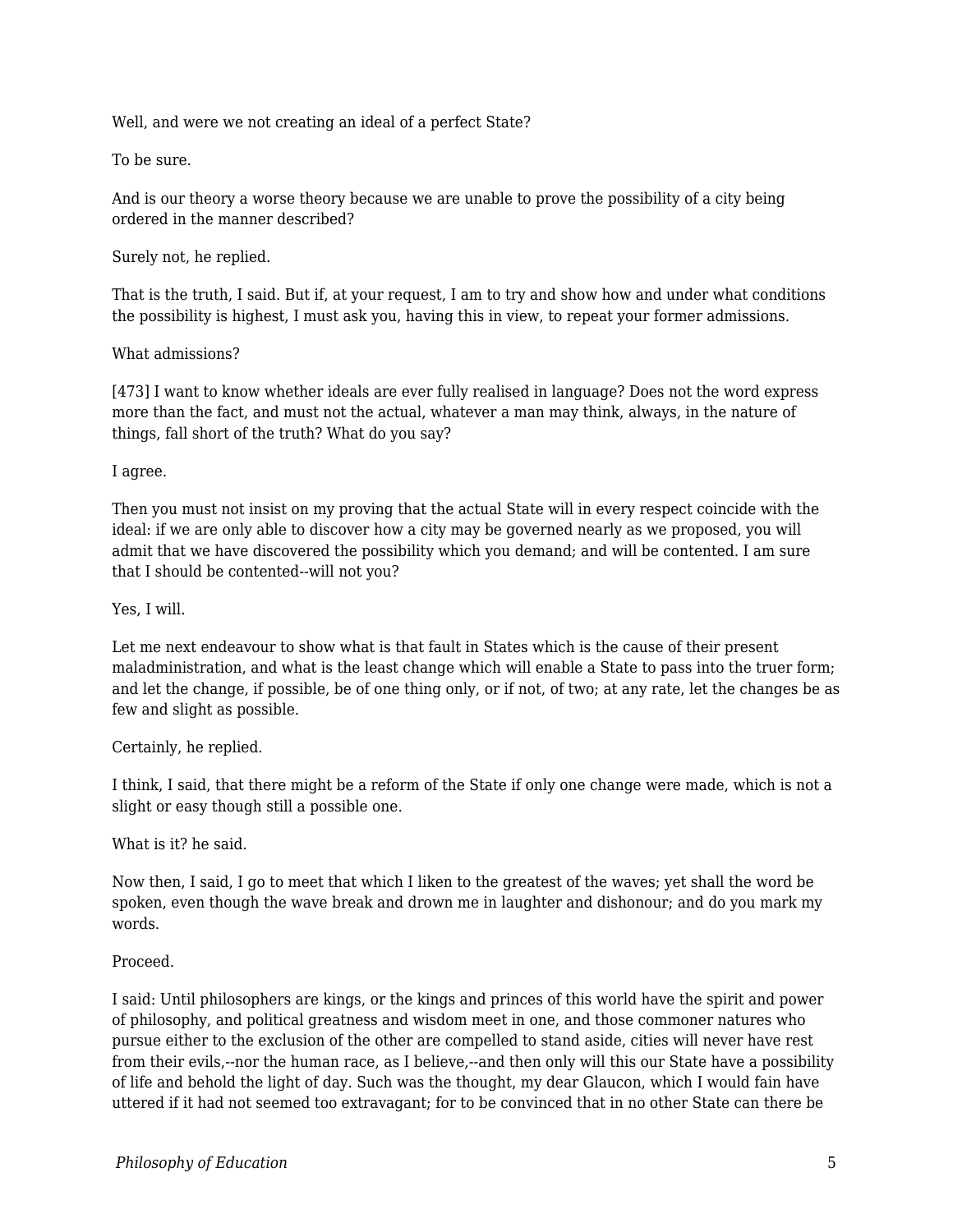happiness private or public is indeed a hard thing.

Socrates, what do you mean? I would have you consider that the word which you have uttered is one at which numerous persons, and very respectable persons too, [474] in a figure pulling off their coats all in a moment, and seizing any weapon that comes to hand, will run at you might and main, before you know where you are, intending to do heaven knows what; and if you don't prepare an answer, and put yourself in motion, you will be prepared by their fine wits,' and no mistake.

You got me into the scrape, I said.

And I was quite right; however, I will do all I can to get you out of it; but I can only give you good-will and good advice, and, perhaps, I may be able to fit answers to your questions better than another- that is all. And now, having such an auxiliary, you must do your best to show the unbelievers that you are right.

I ought to try, I said, since you offer me such invaluable assistance. And I think that, if there is to be a chance of our escaping, we must explain to them whom we mean when we say that philosophers are to rule in the State; then we shall be able to defend ourselves: There will be discovered to be some natures who ought to study philosophy and to be leaders in the State; and others who are not born to be philosophers, and are meant to be followers rather than leaders.

Then now for a definition, he said.

Follow me, I said, and I hope that I may in some way or other be able to give you a satisfactory explanation.

Proceed... [475]

...May we not say of the philosopher that he is a lover, not of a part of wisdom only, but of the whole?

Yes, of the whole.

And he who dislikes learnings, especially in youth, when he has no power of judging what is good and what is not, such an one we maintain not to be a philosopher or a lover of knowledge, just as he who refuses his food is not hungry, and may be said to have a bad appetite and not a good one?

Very true, he said.

Whereas he who has a taste for every sort of knowledge and who is curious to learn and is never satisfied, may be justly termed a philosopher? Am I not right?

Glaucon said: If curiosity makes a philosopher, you will find many a strange being will have a title to the name...

...He said: Who then are the true philosophers?

Those, I said, who are lovers of the vision of truth.

That is also good, he said; but I should like to know what you mean?... [476]

And this is the distinction which I draw between the sight-loving, art-loving, practical class and those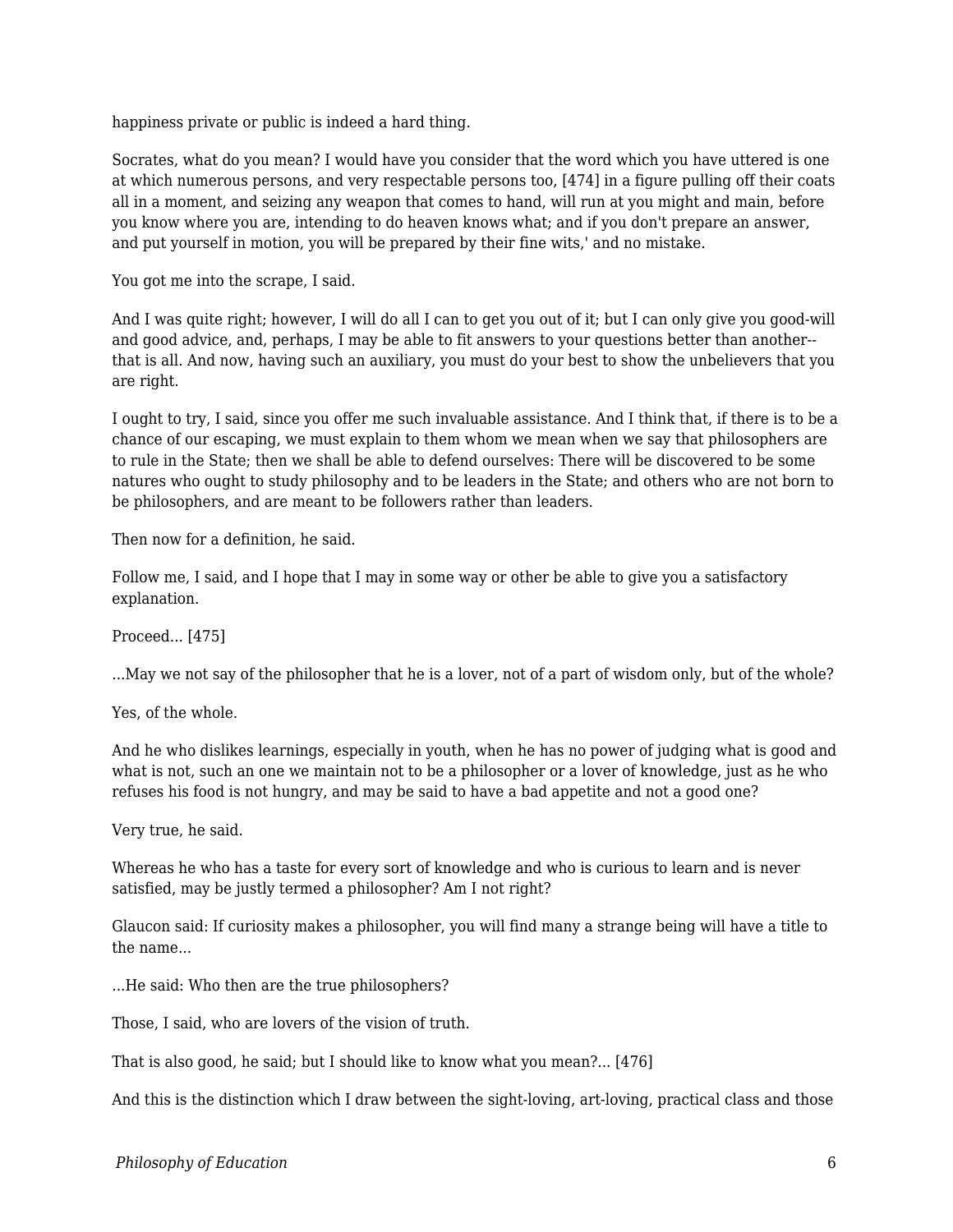of whom I am speaking, and who are alone worthy of the name of philosophers.

How do you distinguish them? he said.

The lovers of sounds and sights, I replied, are, as I conceive, fond of fine tones and colours and forms and all the artificial products that are made out of them, but their mind is incapable of seeing or loving absolute beauty.

True, he replied...

But take the case of the other, who recognises the existence of absolute beauty and is able to distinguish the idea from the objects which participate in the idea, neither putting the objects in the place of the idea nor the idea in the place of the objects-- is he a dreamer, or is he awake?

He is wide awake.

And may we not say that the mind of the one who knows has knowledge, and that the mind of the other, who opines only, has opinion

Certainly... [477]

Then opinion and knowledge have to do with different kinds of matter corresponding to this difference of faculties?

Yes.

And knowledge is relative to being and knows being...

...Would you say that knowledge is a faculty, or in what class would you

place it?

Certainly knowledge is a faculty, and the mightiest of all faculties.

And is opinion also a faculty?

Certainly, he said; for opinion is that with which we are able to form an opinion... [478]

Then knowledge and opinion having distinct powers have also distinct spheres or subject-matters?

That is certain.

Being is the sphere or subject-matter of knowledge, and knowledge is to know the nature of being?

Yes...

Of not-being, ignorance was assumed to be the necessary correlative; of being, knowledge?

True, he said.

Then opinion is not concerned either with being or with not-being?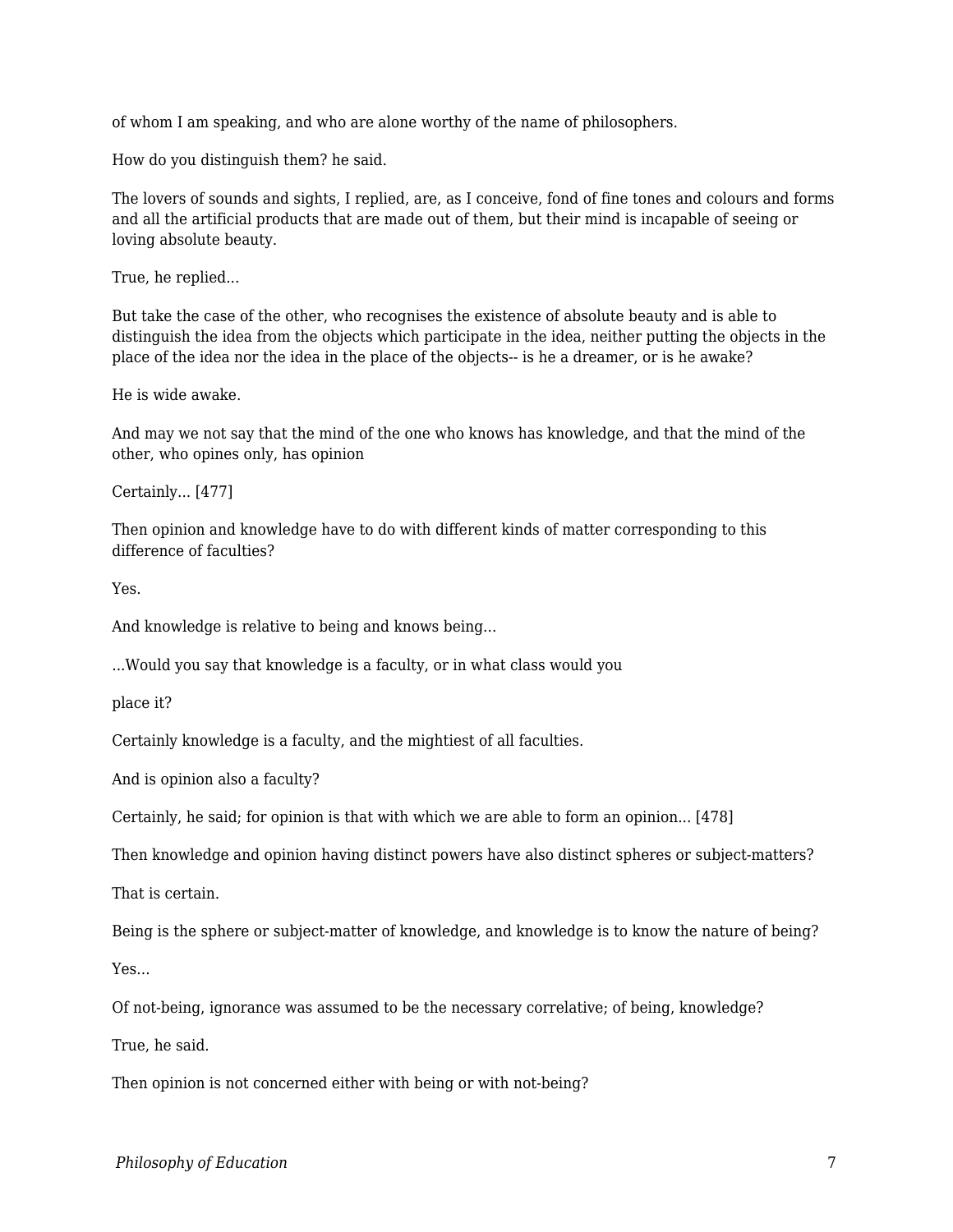Not with either.

And can therefore neither be ignorance nor knowledge?

That seems to be true...

Then I suppose that opinion appears to you to be darker than knowledge, but lighter than ignorance?

Both; and in no small degree... [479]

Thus then we seem to have discovered that the many ideas which the multitude entertain about the beautiful and about all other things are tossing about in some region which is halfway between pure being and pure not-being?

We have...

Then those who see the many beautiful, and who yet neither see absolute beauty, nor can follow any guide who points the way thither; who see the many just, and not absolute justice, and the like,-- such persons may be said to have opinion but not knowledge?

That is certain.

But those who see the absolute and eternal and immutable may be said to know, and not to have opinion only?

Neither can that be denied.

The one loves and embraces the subjects of knowledge, the other those of opinion?... [480] Shall we then be guilty of any impropriety in calling them lovers of opinion rather than lovers of wisdom, and will they be very angry with us for thus describing them?

I shall tell them not to be angry; no man should be angry at what is true.

But those who love the truth in each thing are to be called lovers of wisdom and not lovers of opinion.

Assuredly.